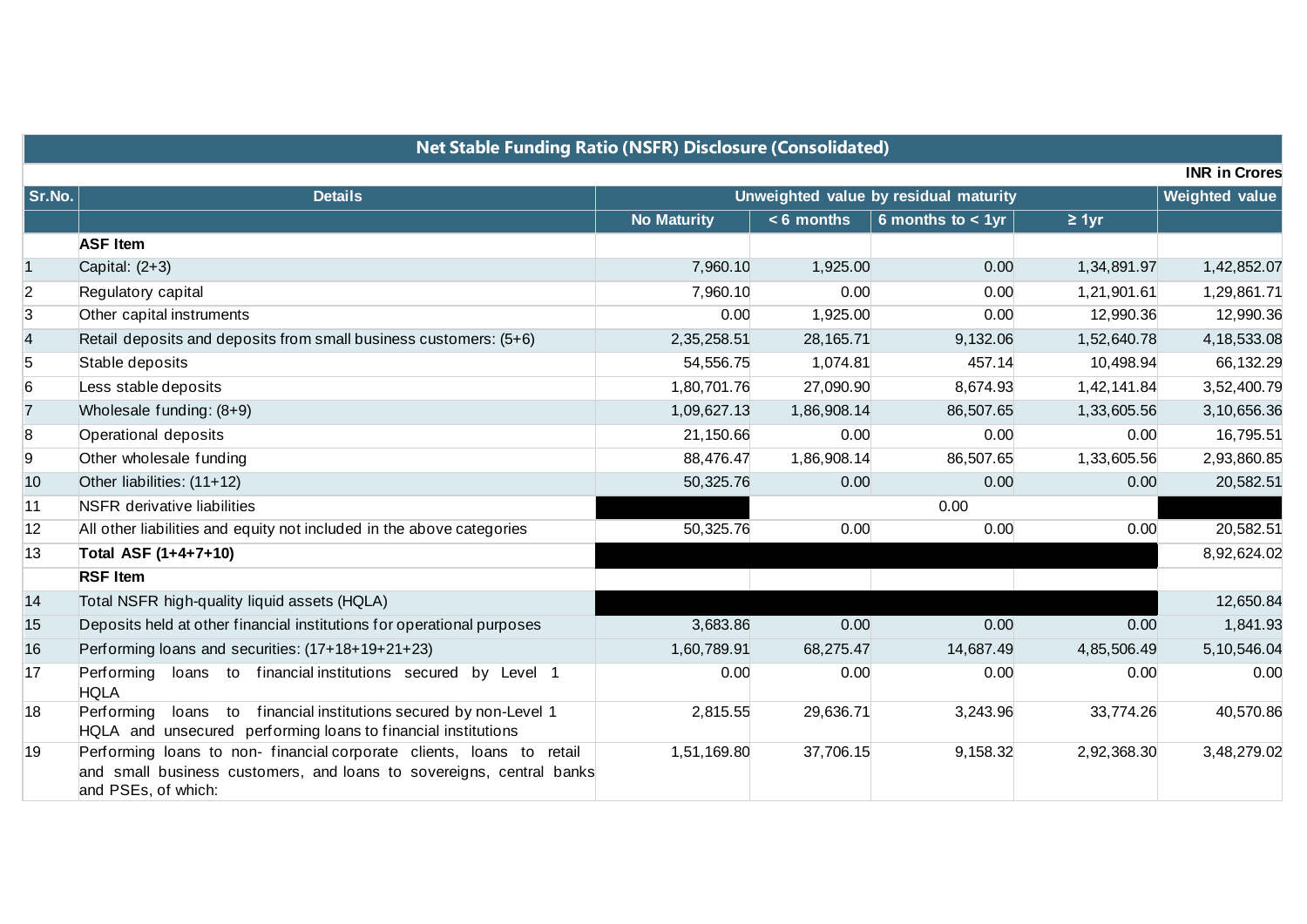| <b>Net Stable Funding Ratio (NSFR) Disclosure (Consolidated)</b> |                                                                                                             |                                       |              |                      |             |                |  |  |  |  |
|------------------------------------------------------------------|-------------------------------------------------------------------------------------------------------------|---------------------------------------|--------------|----------------------|-------------|----------------|--|--|--|--|
| <b>INR in Crores</b>                                             |                                                                                                             |                                       |              |                      |             |                |  |  |  |  |
| Sr.No.                                                           | <b>Details</b>                                                                                              | Unweighted value by residual maturity |              |                      |             | Weighted value |  |  |  |  |
|                                                                  |                                                                                                             | <b>No Maturity</b>                    | $< 6$ months | 6 months to $< 1$ yr | $\geq 1$ yr |                |  |  |  |  |
| 20                                                               | With a risk weight of less than or equal to 35% under the Basel II<br>Standardised Approach for credit risk | 14,929.96                             | 12,573.15    | 860.13               | 56,072.14   | 50,629.06      |  |  |  |  |
| 21                                                               | Performing residential mortgages, of which:                                                                 | 0.00                                  | 72.31        | 189.53               | 1,32,638.33 | 91,631.68      |  |  |  |  |
| 22                                                               | With a risk weight of less than or equal to 35% under the Basel II<br>Standardised Approach for credit risk | 0.00                                  | 53.13        | 138.30               | 1,06,209.09 | 69,131.62      |  |  |  |  |
| 23                                                               | Securities that are not in default and do not qualify as HQLA, including<br>exchange-traded equities        | 6,804.56                              | 860.30       | 2,095.68             | 26,725.60   | 30,064.47      |  |  |  |  |
| 24                                                               | Other assets: (sum of rows 25 to 29)                                                                        | 39,401.28                             | 5,543.77     | 7,024.51             | 61,073.53   | 1,04,911.88    |  |  |  |  |
| 25                                                               | Physical traded commodities, including Gold                                                                 | 0.00                                  |              |                      |             | 0.00           |  |  |  |  |
| 26                                                               | Assets posted as initial margin for derivative contracts and contributions to<br>default funds of CCPs      |                                       | 535.88       | 0.00                 | 5,293.07    | 4,954.61       |  |  |  |  |
| 27                                                               | NSFR derivative assets                                                                                      |                                       | 1,460.29     |                      |             | 1,460.29       |  |  |  |  |
| 28                                                               | NSFR derivative liabilities before deduction of variation margin posted                                     |                                       | 441.62       |                      |             | 441.62         |  |  |  |  |
| 29                                                               | All other assets not included in the above categories                                                       | 39,401.28                             | 3,105.99     | 7,024.51             | 55,780.46   | 98,055.37      |  |  |  |  |
| 30                                                               | Off-balance sheet items                                                                                     |                                       | 3,82,986.27  |                      |             |                |  |  |  |  |
| 31                                                               | Total RSF (14+15+16+24+30)                                                                                  |                                       |              |                      |             | 6,46,314.15    |  |  |  |  |
| 32                                                               | Net Stable Funding Ratio (%)                                                                                |                                       |              |                      |             | 138.11%        |  |  |  |  |